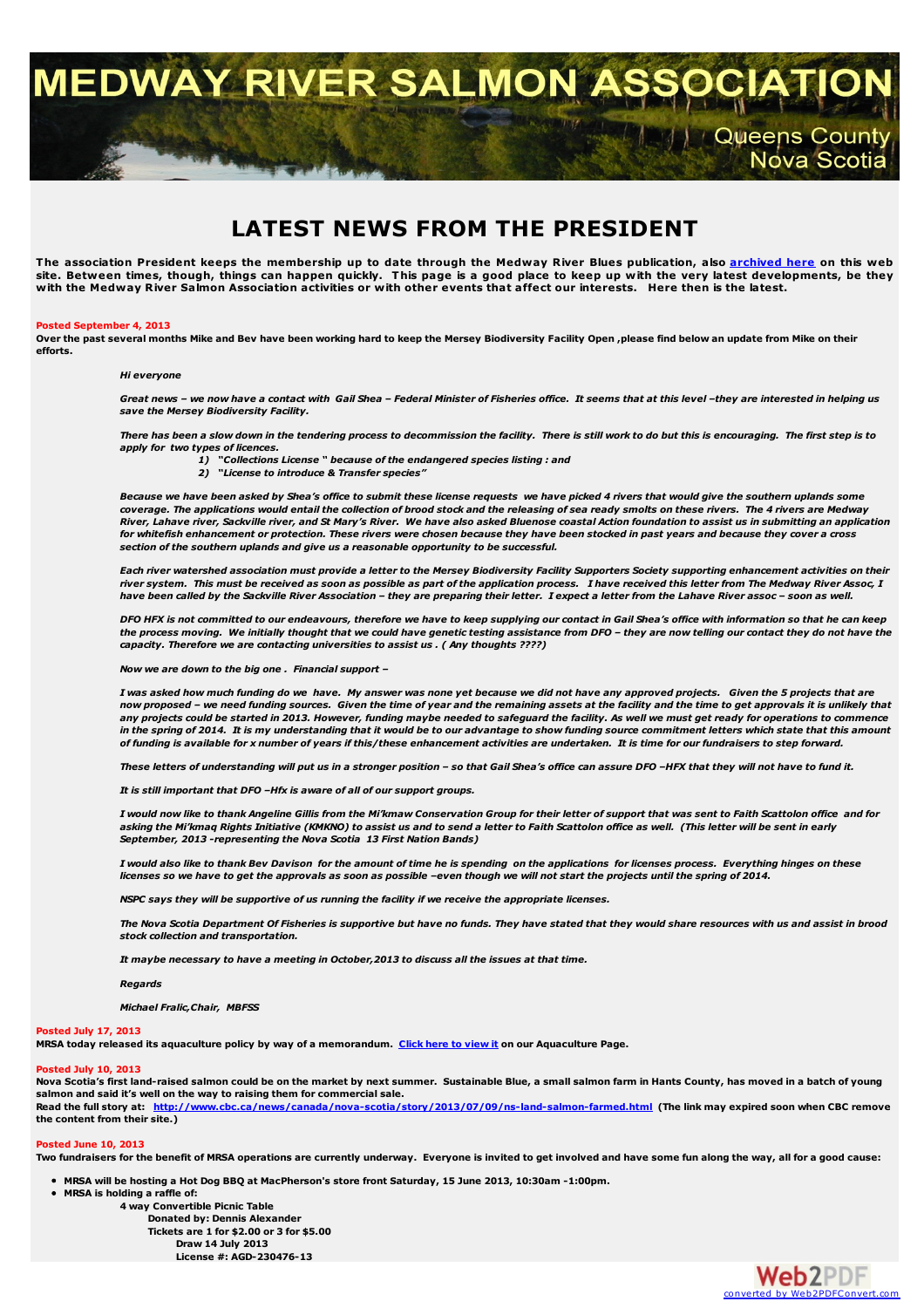## **For tickets call Cindy @ 677-2150**



### **Posted May 24, 2013**

The Regional Director-General, Fisheries and Oceans Canada, Maritimes Region, has advised the public of a number of changes to seasons and bag limits for Atlantic **salmon in Nova Scotia. [Click](http://medwayriversalmonassociation.org/presidentsnews/SalmonAnglingSeason2013Notice%28Bil%29.pdf) here to read the full communique.**

#### **Posted May 21, 2013**

With the closure of the Mersey Biodiversity Hatchery in Milton, efforts are under way to maintain productive activity there. The following update with regards to those **efforts by the Mersey Biodiversity Facility Supporters Society has just been received.**

## *Hi Everyone*

Time is flying by and there has not been much communications sent out. Here is a quick update.

- 1) Mersey Biodiversity Society Supporters Society has been setup as a not for profit organization. (Late March/2013)
- 2) Sterling Belliveau sent a letter to Keith Ashfield requesting a stop to the removal of equipment etc... from the facility.
- *3) Carl Purcell wrote a letter to Faith Scattolon , DFO in early April/2013.*

4) On April 18,2013 Alain Vezina had a conference call with Carl Purcell & Mike Fralic - it was stated on this call and confirmed on a second conference call April 24,2013 that DFO is getting out of Mersey Hatchery and that we would have to negotiate with NSPC (present business plan to them). He said that there were no plans to move assets until September/2013 when DFO will be done there.

5) April 30,2013 e-mail to Alain Vezina to request clarification on assets to be left at the MBDF. Second e-mail sent May 13,2013 - still *waiting from information from him.*

6) May 1,2013 Detailed letter sent to Terry Toner, NSPC requesting an opportunity to present a business plan and also requesting in *writing their concerns and issues. Second e-mail sent May 13,2013 – Waiting response.*

*7) Bev Davison has been working on a business plan but needs a few items clarified.*

8) Our group (Society membership) at this time is small but if we are to successfully negotiate with NSPC and DFO we are going to need key people to step up and assist in obtaining the funding sources we need. As well as provide the influence we will need with DFO to be able *to carry out useful activities to the southern upland rivers.*

Please send me any key contacts that you feel maybe useful in moving us to a successful conclusion to our quest to save the Mersey *Bio-diversity Facility.(We will invite them to our next meeting)*

- 10) Another meeting is going to be needed in the near future, as soon as we obtain some answers to our questions.
- *11) I will be in touch.*

#### *Regards***,**

*Michael Fralic, Chair Mersey Biodiversity Facility Supporters Society.*

#### **Posted April 8, 2013**

**Notice: Please join MRSA aswe host a viewing of the video 'Salmon Wars'**

**May 6, 2013 @ 7:00pm QueensPlace Emera Center, Community Room**

## **Posted April 4, 2013**

**The following was forwarded by Queens MLA Vicki Conrad and is published here for information.**

*PUBLIC CONSULTATION Crown Land in Western Nova Scotia*

*Nova Scotians now own 1.5 million acres of Crown land in the province's western region. It's an abundance of natural resources. The province wants to hear from you on ways these lands can be used to create economic and social gain for the western region and for all Nova Scotians.*

*Please join us for an open house to share your ideas.*

*CONSULTATION SESSION – 5PM TO 8PM*

*April 9 Greenfield, Queens Co. Greenfield Recreation Centre 5048 Hwy #210*

*To get more information, or submit comments online: www.novascotia.ca/natr*

*To check consultation near you, call toll free: 1-855-814-5832*